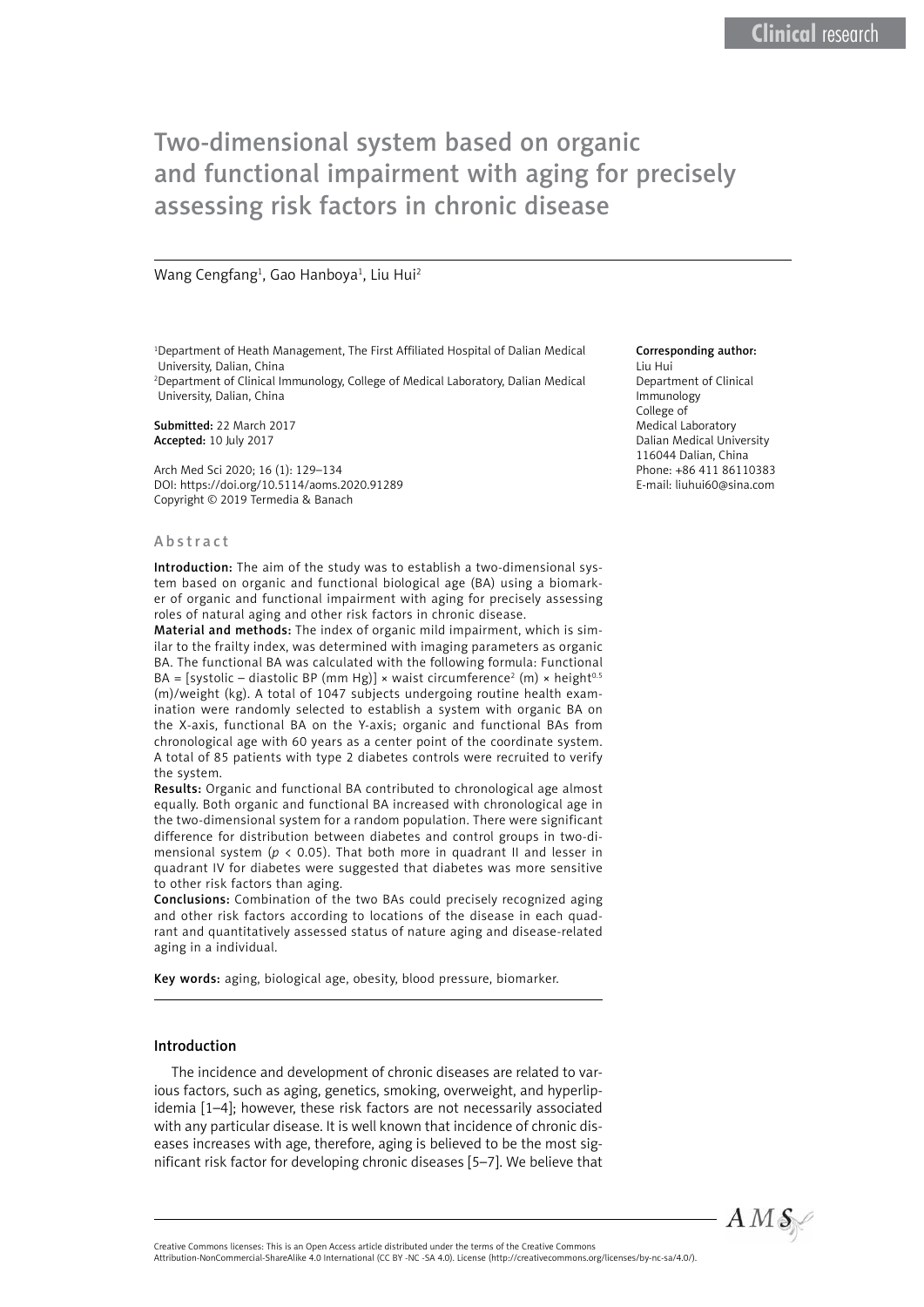reliability of these risk factors with lack of aging as an integer is questionable due to our previous study which found that the role of aging was over 80% in most chronic diseases [7]. It is necessary to evaluate the characteristics of chronic diseases using 2 properties: (1) aging and (2) other risk factors excluding aging.

Biological age (BA) is an objective expression of the degree of aging and can be determined using a variety of methods and models [8–10]. BA is typically determined from characteristics such as body shape [11–13], skin wrinkling [14–16], and graying of the hair [17–19], which are known to change with time. BA is also determined from physiological indexes, such as the physical frailty [20–22], blood pressure (BP) [23], heart rate [24], pulmonary function [8, 25], and from brain function variables, such as memory and arithmetic ability [26, 27], which are also known to change with age. We believe that these biomarkers can be classified as organic and functional impairment with aging and two types of BA can be defined using organic and functional biomarkers as functional BA and organic BA respectively.

Aging is also a typically complex process to which a hitherto unknown number of genes contribute by interacting with each other and the external factor [28–30]. Here, "external factor" refer to any cause that is not inherited genetically. The external factors that contribute to aging also contribute to chronic diseases [31]. Because the organic BA could be uncontrollable, the organic BA could be affected by genetic factors; whereas, compared with organic BA, much, but not all, functional BA can be controlled, the functional BA could relatively be affected by external factors including environmental quality, quality of material life and quality of social life. Natural aging and other risk factors excluding aging could precisely be recognized with combination of the 2 BAs in chronic diseases. We found that these 2 BAs varied significantly in diabetes mellitus. A better understanding of 2 BAs' associations will be beneficial for developing a theoretical basis for strategies to prevent and control chronic diseases.

# Material and methods

#### **Subjects**

The Institutional Ethics Committee of Dalian Medical University approved the study and waived the need for written informed consent from the participants due to the observational nature of the study.

Subjects scheduled for routine health examinations from the First Affiliated Hospital of Dalian Medical University, China, between October 2012 and November 2012 were selected to establish the two-dimensional system. The inclusion criteria were that results of height, weight, waist circumference (WC), blood pressure, imaging ultrasounds, chest radiography and electrocardiography should be recorded.

Patients with type 2 diabetes (56 men and 29 women, average age was 67.1 ±13.4 years) were selected from the First Affiliated Hospital of Dalian Medical University, China, between October 2012 and November 2012, according to these diagnostic criteria: 1) glycated hemoglobin  $A_{1c} \geq 6.5\%$ ; 2) fasting plasma glucose  $\geq$  7.0 mmol/l; or 3) blood glucose at 2 h in the oral glucose tolerance test  $\geq$  11.1 mmol/l [32]. The exclusion criterion was type 1 diabetes. Age- and gender-matched diabetic patients were recruited as a control group from above individuals with normal fasting plasma glucose (3.89–6.11 mmol/l) using stratified random sampling.

### Functional BA

The height and weight of each subject were measured with height- and weight-measuring scales with precisions of 0.1 cm and 0.1 kg, respectively. WC was measured using a measuring tape at the umbilical level.

The waist circumference density index (WCDI) was calculated using the following formula as an aging biomarker [33]:

WCDI = 
$$
\frac{W}{P^2 \times \sqrt{H}}
$$

where *W* represents weight (kg), *H* represents height (m) and *P* represents waist circumference (m). The smaller the WCDI, the older is the age.

BP was measured with a standard mercury sphygmomanometer. The difference between systolic and diastolic BP (pulse pressure) was considered as an aging biomarker [34, 35]. The larger the difference, the older is the age.

The functional BA was calculated with the following formula:

$$
Functional BA = \frac{S - D}{WCDI} = \frac{(S - D) \times P^2 \times \sqrt{H}}{W}
$$

where *S* represents systolic BP (mm Hg), *D* represents diastolic BP (mm Hg), *W* represents weight (kg), *H* represents height (m) and *P* represents WC (m).

# Organic BA

Organic mild impairment (OMI) is defined as gradually occurring minor pathological impairment in the organs that is mainly attributed to endogenous factors. OMI, which is not characterized by specific clinical symptoms, can be detected by imaging. In this study, the index of OMI (IOMI) was calculated and used as a quantitative biomarker of organic BA. The IOMI is similar to the frailty index, which is a possibility linking age-related accumulation of health deficits [36–38].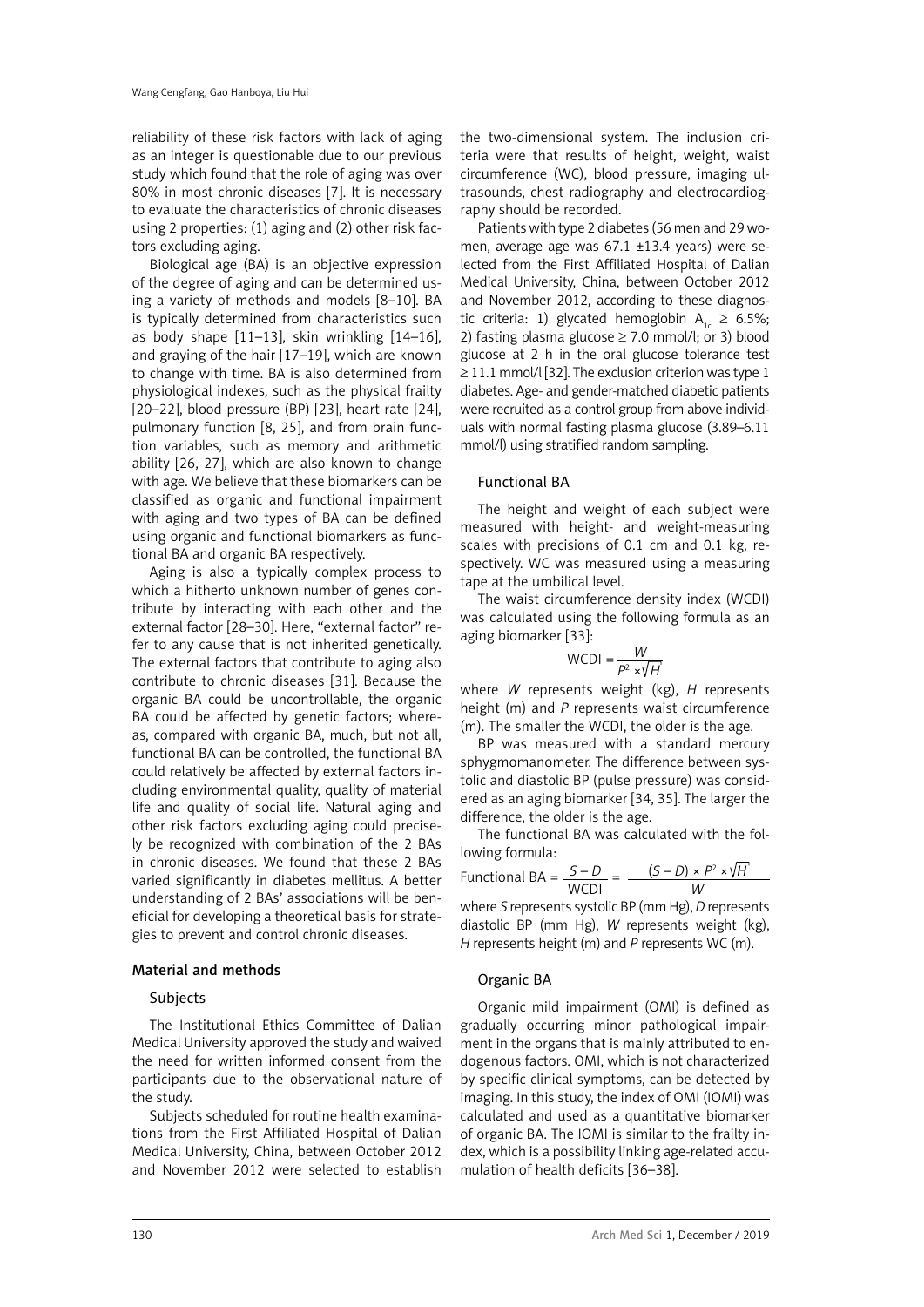Determining the IOMI involved 6 examinations for organic impairment: 1) hepatic, 2) renal, 3) thyroid, 4) prostate (men only) or pelvic (women only) imaging ultrasounds, 5) chest radiography, 6) resting electrocardiography.

Ultrasonography was conducted with a probe frequency that ranged from 3.5 to 5 MHz. The examined organs included the liver, kidney, prostate (males) and uterus and its appendages (females), and thyroid. Before the examinations, all subjects fasted for over 8 h. The abdominal examinations were conducted with the subjects in a supine position and in the left and right lateral positions. The subjects drank 1–1.5 l of water within 1–2 h before the ultrasound examination of the bladder, prostate (males) and uterus and its appendages (females) to ensure that the bladder was filled. Chest radiography was of the anteroposterior and lateral views. Electrocardiography was performed using 12 standard leads in the supine position.

Various pathological changes or suspected pathological changes in the above imaging reports, except for skeletal abnormalities, were defined as organic lesions in this study. Subjects without any specific imaging findings, except for skeletal abnormalities, were considered "normal" in this study. The result was evaluated by two to three physicians with the same protocol.

The IOMI could be calculated simply as the ratio of the deficits present in a person to the total number of deficits considered in a given study setting [36]. A score of 0 represented normal results and a score of 1 denoted abnormal results. The sum of the scores of the above tests was used to assess organic BA.

For example, if the hepatic and renal ultrasounds were abnormal while the other tests were normal, the value of organic change was  $1 + 1 +$  $0 + 0 + 0 + 0 = 2$ . Organic BA was defined as the percentage of organs with OMI and was calculated as follows [36]: Organic BA = (value of organic change/6)  $\times$  100%.

# Statistical analysis

In evaluating the contribution of organic and functional BAs to aging, age was applied as the dependent variable, while the organic and functional BAs were used as the independent variable. The degree of contribution to aging was measured with *R*<sup>2</sup> . The analyses were performed with SPSS (SPSS Inc., Chicago, IL). *P*-values < 0.05 (twotailed) were considered significant.

# Two-dimensional system

We plotted the scatter diagram to consider the effects of organic and functional BAs on aging to-

gether. The organic BA was plotted on the X-axis; functional BA was plotted on the Y-axis; organic and functional BAs from chronological age with 60 years was considered as a center point to set up the coordinate system. We used the locations of the various groups in this coordinate system to sort them according to whether functional BA was higher or lower than the organic BA.

## Risk assessment for diabetes

Organic and functional BAs were obtained from patients with type 2 diabetes and subjects in control groups. The locations of the various groups in the coordinate system were used to assess diabetes by characteristics of risk from organic and functional BA. The constituent ratio in each quadrant of distribution in the diabetes group was compared with that in the control population using the  $\chi^2$  test.  $P < 0.05$  was considered to indicate a statistically significant difference (two-tailed test).

#### Results

A total of 1047 subjects (432 men and 615 women, average age was 47.3 ±15.8 years) were selected to establish regression equation and the two-dimensional system. The original data for organic and functional BA in each age group are presented in Table I. The regression equation with chronological age as the dependent variable and functional or organic BA as the independent variable was respectively calculated as follows: Age = 0.441 organic BA + 32.487;  $R^2$  = 0.467; *p*-value < 0.001; Age = 43.711 functional BA + 17.900; *R*2 = 0.494; *p*-value < 0.001.

The center point was 62.38 for organic BA and 0.96 for functional BA when chronological age was 60 years. A two-dimensional system could be established with organic BA as the X-axis; functional BA as the Y-axis and 60, 1.0 as the center point as shown in Figure 1. There were different distribution of subjects between fasting plasma glucose  $\geq$  6.11 mmol/l and that < 6.11 mmol/l from same population ( $p < 0.05$ ).

Distribution of chronological age in the two-dimensional system is presented in Table II. There

Table I. Contribution of functional or organic BA to chronological age for random population

| Age groups [years] | Organic BA<br>$(mean \pm SD)$ | <b>Functional BA</b><br>$(mean \pm SD)$ |
|--------------------|-------------------------------|-----------------------------------------|
| > 60               | 26.41 +19.80                  | $0.58 + 0.14$                           |
| <60                | $62.44 + 20.20$               | $1.03 + 0.28$                           |
| $R^2$              | 0.467                         | 0.494                                   |

*Combination: Age = 0.27 organic BA + 28.98 functional BA + 18.73,*   $R^2 = 0.618$ .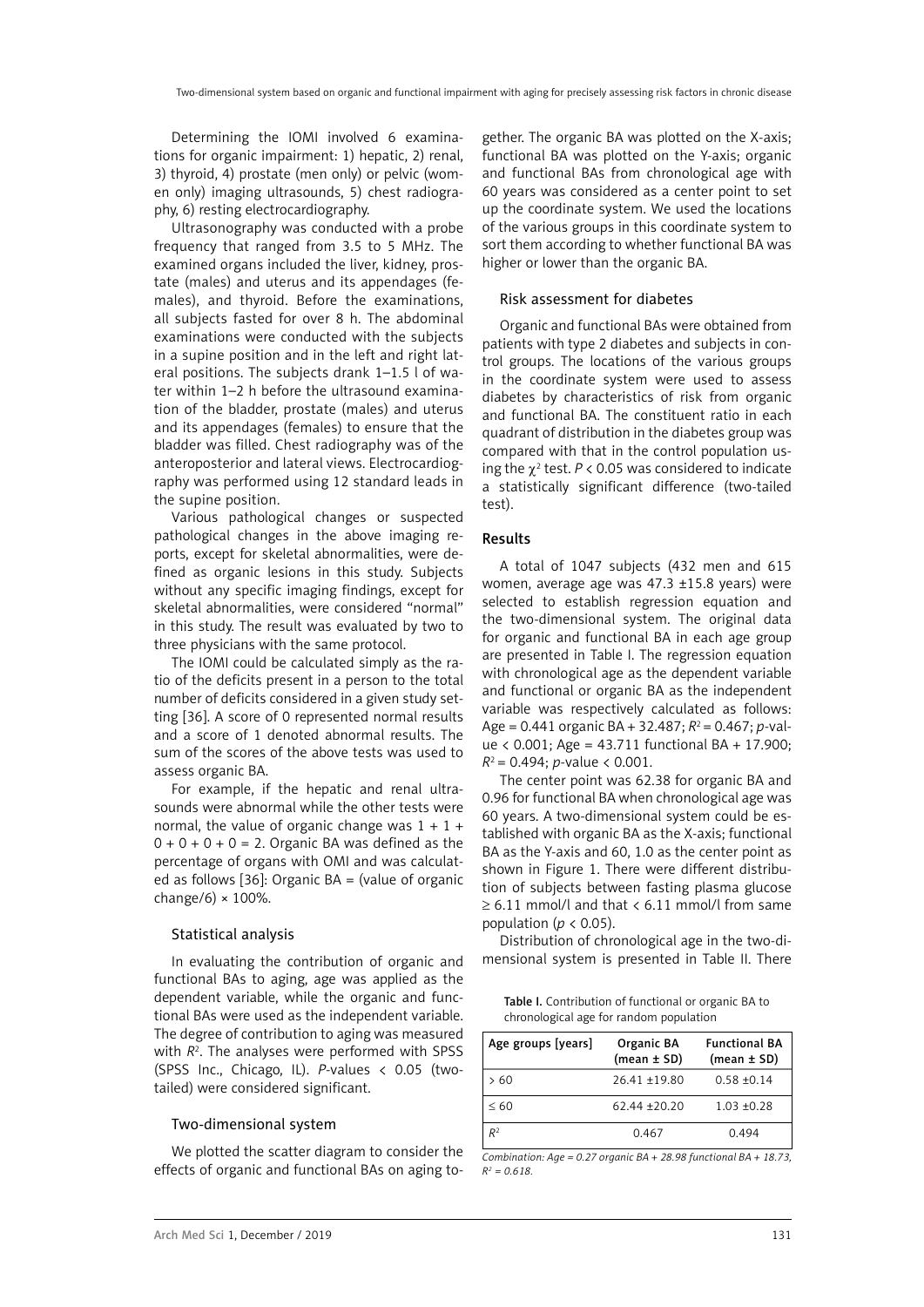

nate origin

Figure 1. Different distribution of subjects with fasting plasma glucose  $\geq 6.11$  mmol/l and those with < 6.11 mmol/l from same population in two-dimensional system with (60, 1.0) as coordinate origin

is a significant difference for distribution between each quadrant in the two-dimensional system  $(p < 0.05)$ .

A total of 85 patients with type 2 diabetes (56 men and 29 women, average age was 67.1 ±13.4 years) and age- and gender-matched controls were selected. The locations of the diabetes and control groups are presented in Figure 2. There is a significant difference for distribution between diabetes and control groups in the two-dimensional system  $(p < 0.05)$ .

#### Discussion

The organic BA was determined based on imaging parameters; therefore, it was a semi-quantitative reflection of pathological change with aging. The functional BA was determined based on BP and obesity parameters; therefore, it was a reflection of change with aging in the endocrine system and metabolism. In this study, organic and functional BA were associated with chronological age and contributed to chronological age almost equally; the role of the two variables was independent of age, indicating that the two-dimensional system can be established by measuring organic and functional BA, which is the main rationale for using the two-dimensional system to evaluate aging, health and disease risk. Our results revealed that both organic and functional BA increased

with chronological age in the two-dimensional system (Tables I and II), indicating that organic

Figure 2. Locations of the diabetes and control groups with gender- and age-matched subjects in two-dimensional system with (60, 1.0) as coordi-

and functional BA as an integer were reasonable

to assess the different effects of aging. The original BA is relatively uncontrollable and mainly represents natural aging. The functional BA in this study is calculated with hypertension and obesity; the latter is also associated with many chronic diseases in both genetic and external factors [32, 39–41]; we considered functional BA as disease-associated aging for this reason. The risks for chronic diseases from aging and other factors could be discriminated through the two-dimensional system based on two BAs. Quadrant II in the two-dimensional system represents other risk factors that are not related to natural aging for a chronic disease. Quadrant IV represents risk from natural aging for a chronic disease. Quadrant I and quadrant III represent synergistic roles from both natural aging and other risk factors in a chronic disease.

It is well known that the incidence of diabetes mellitus increases greatly as a society develops and is more sensitive to external risk factors [42–45]. Therefore, diabetes mellitus was used as the reference disease in the present study. Subjects with higher fasting plasma glucose could be considered as a risk population for diabetes [44]; thus, subjects with fasting plasma glucose

Table II. Distribution of chronological age in two-dimensional system based on organic and functional BA for random population

| Quadrant       | N    | Age, mean $\pm$ SD | Quadrant I vs. Quadrant III |         |
|----------------|------|--------------------|-----------------------------|---------|
|                |      |                    |                             | P-value |
|                | 71   | $74.6 \pm 8.7$     |                             |         |
| Ш              | 45   | $71.2 \pm 11.4$    | 23.658                      | < 0.001 |
| $\mathbf{III}$ | 836  | $42.0 \pm 11.4$    |                             |         |
| $\mathsf{IV}$  | 95   | $62.4 \pm 14.1$    |                             |         |
| Total          | 1047 | $47.3 \pm 15.8$    |                             |         |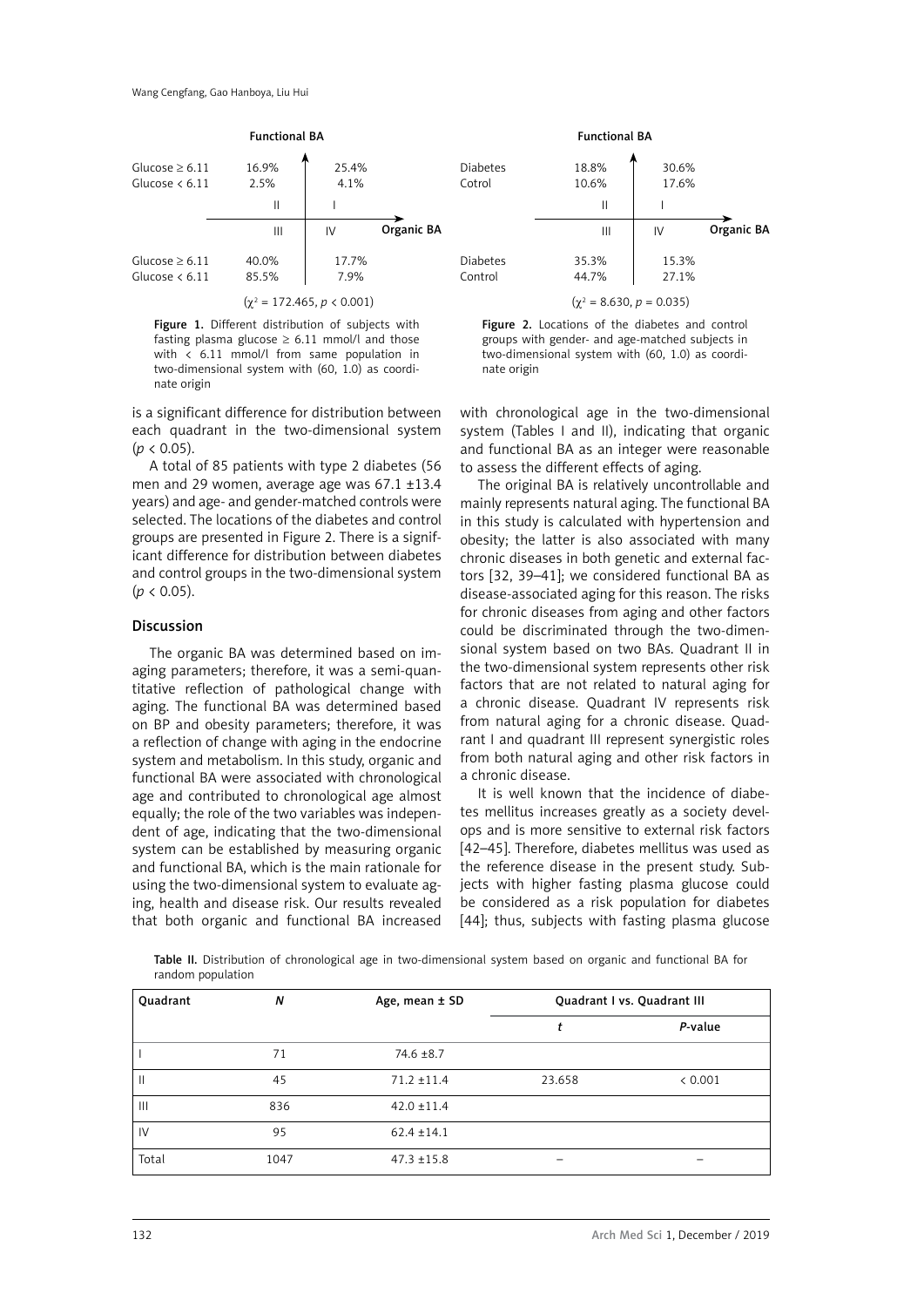$\geq$  6.11 mmol/l and those with  $\lt$  6.11 mmol/l from the same population were observed with the two-dimensional system (Figure 1). The frequencies in subjects with higher fasting plasma glucose were relatively higher than those in subjects with lower fasting plasma glucose within quadrant II and quadrant IV, suggesting that both natural aging and other risk factors played an important role in diabetes. The frequency in subjects with higher fasting plasma glucose was higher within quadrant I and it was lower within quadrant III, suggesting that there was an interaction between natural aging and other risk factors for development of diabetes. The difference of distribution between the diabetes and control groups with gender- and agematched subjects in the two-dimensional system was similar to that between subjects with higher and lower fasting glucose, except that the frequency of patients with diabetes within quadrant IV was lower than the control group with gender- and age-matched subjects (Figures 1 and 2). It may be that the role of natural aging in diabetes was eliminated using age-matched subjects with diabetes in the control group.

The two-dimensional system could also used to quantitatively assess the status of natural aging and disease-related aging according to locations in each quadrant for an individual. Quadrant I represents an individual under aging status and quadrant III implies an individual under non-aging status. Quadrant II suggests disease-related aging over natural aging; controllable risk factors could become a major risk for this individual in quadrant II; an emphasis on maintaining good living habits and increasing basal health status may contribute to disease prevention implying that primary prevention may be difficult. Quadrant IV suggests natural aging over disease-related aging; uncontrollable risk factors could become a major risk for this individual in quadrant IV.

Our findings also suggest that other factors excluding aging can easily be described with BP, waist circumference, height and weight, functional BA = [systolic – diastolic BP (mm Hg)]  $\times$  waist circumference<sup>2</sup> (m)  $\times$  height<sup>0.5</sup> (m)/weight (kg); the value of functional BA should be compared with organic BA for an individual; functional BA < 1.0 for 60 years was also suggested.

In conclusion, the two-dimensional system based on organic and functional BA could be a more sensitive predictor owing to the consensus having been obtained with earlier studies for diabetes [39, 40]. It is obvious that understanding the abovementioned quantitative roles of aging and other risk factors in chronic disease will be beneficial for the primary prevention of chronic diseases. This feature may allow focused research on these other factors excluding aging to delay the

functional BA process for identification of novel targets that can be used to create more effective and personalized chronic disease prevention strategies.

### Acknowledgments

The study was supported by a grant from the National Natural Science Foundation of China (No. 30770724).

# Conflict of interest

The authors declare no conflict of interest.

#### References

- 1. Dietz WH, Douglas CE, Brownson RC. Chronic disease prevention: tobacco avoidance, physical activity, and nutrition for a healthy start. JAMA 2016; 316: 1645-6.
- 2. Kimokoti RW, Millen BE. Nutrition for the prevention of chronic diseases. Med Clin North Am 2016; 100: 1185-98.
- 3. Hui L, Jing Y, Rui M, Weijian Y. Novel association analysis between 9 short tandem repeat loci polymorphisms and coronary heart disease based on a cross-validation design. Atherosclerosis 2011; 218: 151-5.
- 4. Hui L, Liping G, Jian Y, Laisui Y. A new design without control population for identification of gastric cancer-related allele combinations based on interaction of genes. Gene 2014; 540: 32-6.
- 5. The Lancet. Ageing in China: a ticking bomb. Lancet 2016; 388: 2058.
- 6. Hui L, Jun T, Jing Y, Yu W. Screening of cerebral infarction-related genetic markers using a Cox regression analysis between onset age and heterozygosity at randomly selected short tandem repeat loci. J Thromb Thrombolysis 2012; 33: 318-21.
- 7. Hui L. Aging and chronic disease as independent causative factors for death and a programmed onset for chronic disease. Arch Gerontol Geriatr 2015; 60: 178-82.
- 8. Belsky DW, Caspi A, Houts R, et al. Quantification of biological aging in young adults. Proc Natl Acad Sci USA 2015; 112: E4104-10.
- 9. Negasheva M, Lapshina N, Okushko R, Godina E. Biological age and tempos of aging in women over 60 in connection with their morphofunctional characteristics. J Physiol Anthropol 2014; 33: 12.
- 10. Levine ME. Modeling the rate of senescence: can estimated biological age predict mortality more accurately than chronological age? J Gerontol A Biol Sci Med Sci 2013; 68: 667-74.
- 11. Bae CY, Kang YG, Suh YS, Han JH, Kim SS, Shim KW. A model for estimating body shape biological age based on clinical parameters associated with body composition. Clin Interv Aging 2013; 8: 11-8.
- 12. Zhao X, Zhu S, Jia X, Yu L, Liu H. Constructing a waist circumference density index to predict biological age and evaluating the clinical significance of waist circumference density age. Exp Gerontol 2013; 48: 422-6.
- 13. Xin G, Shong L, Hui L. Effect of genetic and non-genetic factors, including aging, on waist circumference and BMI, and inter-indicator differences in risk assessment. Exp Gerontol 2014; 60: 83-6.
- 14. Waaijer ME, Gunn DA, Catt SD, et al. Morphometric skin characteristics dependent on chronological and biolog-